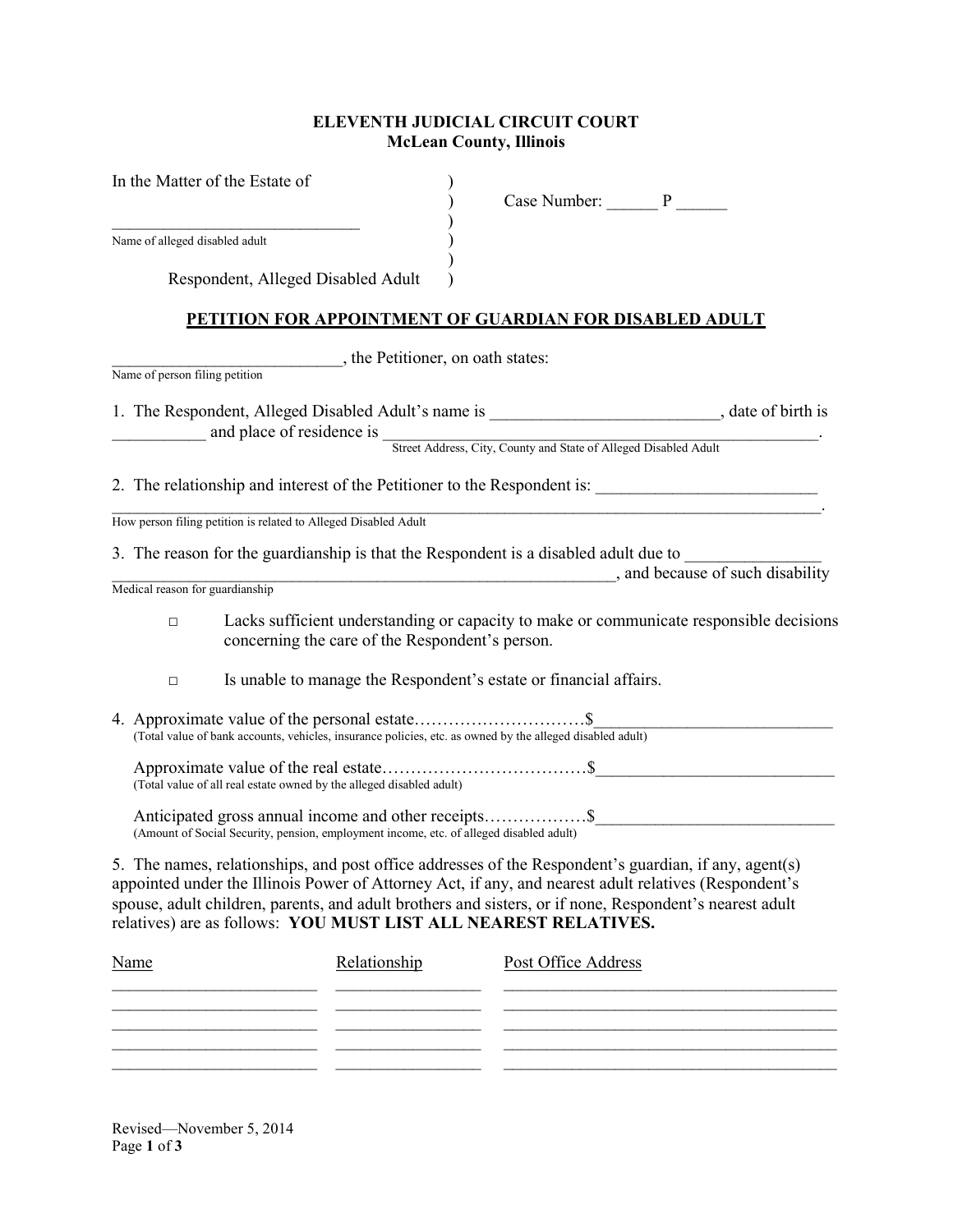6. The name and address of the person with whom or the facility in which the Respondent is residing is:

 $\mathcal{L}_\mathcal{L} = \{ \mathcal{L}_\mathcal{L} = \{ \mathcal{L}_\mathcal{L} = \{ \mathcal{L}_\mathcal{L} = \{ \mathcal{L}_\mathcal{L} = \{ \mathcal{L}_\mathcal{L} = \{ \mathcal{L}_\mathcal{L} = \{ \mathcal{L}_\mathcal{L} = \{ \mathcal{L}_\mathcal{L} = \{ \mathcal{L}_\mathcal{L} = \{ \mathcal{L}_\mathcal{L} = \{ \mathcal{L}_\mathcal{L} = \{ \mathcal{L}_\mathcal{L} = \{ \mathcal{L}_\mathcal{L} = \{ \mathcal{L}_\mathcal{$ List the current address of the alleged disabled adult (include the name of the nursing home, if applicable)

- 7. The criminal history of the proposed guardian is as follows:
	- $\Box$  Has not been convicted of a felony.
	- □ Has been convicted of a felony/felonies, listed below:

 $\mathcal{L}_\mathcal{L} = \{ \mathcal{L}_\mathcal{L} = \{ \mathcal{L}_\mathcal{L} = \{ \mathcal{L}_\mathcal{L} = \{ \mathcal{L}_\mathcal{L} = \{ \mathcal{L}_\mathcal{L} = \{ \mathcal{L}_\mathcal{L} = \{ \mathcal{L}_\mathcal{L} = \{ \mathcal{L}_\mathcal{L} = \{ \mathcal{L}_\mathcal{L} = \{ \mathcal{L}_\mathcal{L} = \{ \mathcal{L}_\mathcal{L} = \{ \mathcal{L}_\mathcal{L} = \{ \mathcal{L}_\mathcal{L} = \{ \mathcal{L}_\mathcal{$ Date **Date** Offense and Sentence

 $\mathcal{L}_\text{max} = \frac{1}{2} \sum_{i=1}^{n} \frac{1}{2} \sum_{i=1}^{n} \frac{1}{2} \sum_{i=1}^{n} \frac{1}{2} \sum_{i=1}^{n} \frac{1}{2} \sum_{i=1}^{n} \frac{1}{2} \sum_{i=1}^{n} \frac{1}{2} \sum_{i=1}^{n} \frac{1}{2} \sum_{i=1}^{n} \frac{1}{2} \sum_{i=1}^{n} \frac{1}{2} \sum_{i=1}^{n} \frac{1}{2} \sum_{i=1}^{n} \frac{1}{2} \sum_{i=1}^{n} \frac{1$ 

Date Date Offense and Sentence

## COMPLETE THE FOLLOWING IF NURSING HOME OR RESIDENTIAL PLACEMENT IS NEEDED

8. That pursuant to 755 ILCS 5/11a-14.1, this court may authorize the guardian to allow residential placement of a ward if the court finds that residential placement is in the best interest of the ward and is necessary to prevent substantial harm to the ward.

 $\mathcal{L}_\text{max} = \mathcal{L}_\text{max} = \mathcal{L}_\text{max} = \mathcal{L}_\text{max} = \mathcal{L}_\text{max} = \mathcal{L}_\text{max} = \mathcal{L}_\text{max} = \mathcal{L}_\text{max} = \mathcal{L}_\text{max} = \mathcal{L}_\text{max} = \mathcal{L}_\text{max} = \mathcal{L}_\text{max} = \mathcal{L}_\text{max} = \mathcal{L}_\text{max} = \mathcal{L}_\text{max} = \mathcal{L}_\text{max} = \mathcal{L}_\text{max} = \mathcal{L}_\text{max} = \mathcal{$  $\mathcal{L}_\mathcal{L} = \mathcal{L}_\mathcal{L} = \mathcal{L}_\mathcal{L} = \mathcal{L}_\mathcal{L} = \mathcal{L}_\mathcal{L} = \mathcal{L}_\mathcal{L} = \mathcal{L}_\mathcal{L} = \mathcal{L}_\mathcal{L} = \mathcal{L}_\mathcal{L} = \mathcal{L}_\mathcal{L} = \mathcal{L}_\mathcal{L} = \mathcal{L}_\mathcal{L} = \mathcal{L}_\mathcal{L} = \mathcal{L}_\mathcal{L} = \mathcal{L}_\mathcal{L} = \mathcal{L}_\mathcal{L} = \mathcal{L}_\mathcal{L}$ 

9. That residential placement is necessary for the ward for the following reason(s):

| List reason(s) why the alleged disabled adult requires nursing home or residential placement |                                                                                                                                                                         |  |  |
|----------------------------------------------------------------------------------------------|-------------------------------------------------------------------------------------------------------------------------------------------------------------------------|--|--|
| Petitioner requests that:                                                                    |                                                                                                                                                                         |  |  |
| Name of alleged disabled adult                                                               | be adjudged a disabled adult and that:                                                                                                                                  |  |  |
| (a)<br>Name of guardian<br>guardian of the respondent's person.                              | , qualified and willing to act, be appointed plenary                                                                                                                    |  |  |
| Name of guardian<br>guardian of the respondent's estate.                                     |                                                                                                                                                                         |  |  |
| Name of guardian<br>guardian of the respondent's person and estate.                          |                                                                                                                                                                         |  |  |
| NEEDED).                                                                                     | (d) That the plenary guardian of the person be authorized to place the ward in an appropriate<br>residential facility (MARK IF NURSING HOME OR RESIDENTIAL PLACEMENT IS |  |  |
| (E) The guardianship be for the limited purpose of:                                          | Specifically list only those decisions about personal care and/or                                                                                                       |  |  |
| finances which the ward cannot make                                                          |                                                                                                                                                                         |  |  |